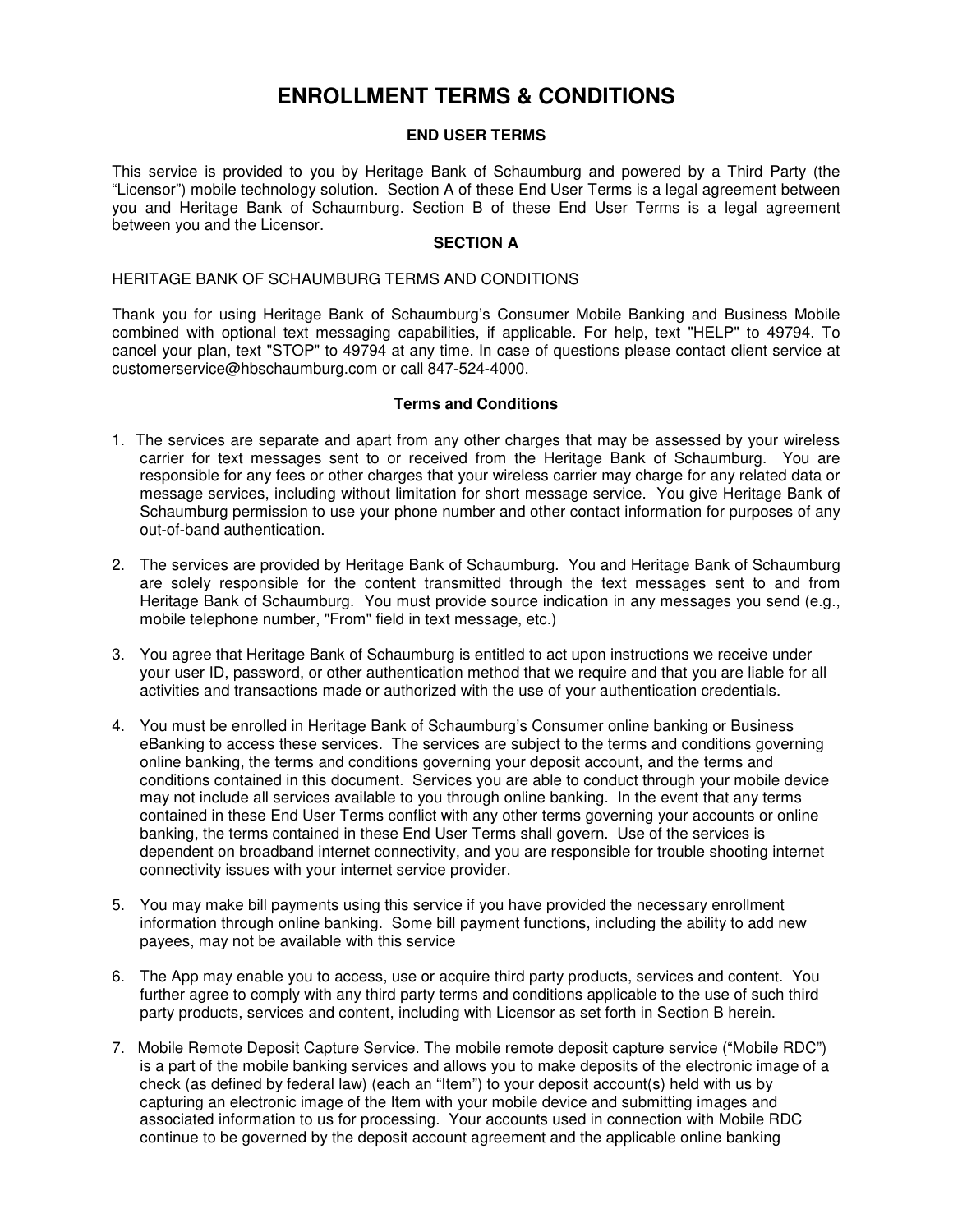agreement. In the event that the terms contained in this document conflict with the terms contained in any of the aforementioned agreements, the terms of this Terms & Conditions Agreement document shall govern.

- 8. Eligible Items. All Items deposited using Mobile RDC must be properly endorsed with the signatures of all payees including business names (if applicable) and "For Mobile Deposit Only, Heritage Bank of Schaumburg". Any loss Heritage Bank of Schaumburg incurs from a delay or processing error resulting from an irregular or incorrect endorsement or other markings by you will be your responsibility. Any improperly endorsed item may be declined for processing or an extended hold may be applied to the corresponding deposit. In addition, you agree that you will not use Mobile RDC to scan and deposit any of the following Items:
	- a. Items payable to any person or entity other than you;
	- b. Items containing a restrictive endorsement;
	- c. Items that are substitute checks or image replacement documents;
	- d. Items drawn on a financial institution located outside the United States;
	- e. Items containing obvious alteration to any of the fields on the front of the Item, or which you know or suspect, or should know or suspect, are fraudulent; or otherwise not authorized by the owner of the account on which the check or item is drawn;
	- f. Items prohibited by our current procedures relating to Mobile RDC or which are otherwise not acceptable under the terms of your checking, savings or money market account.
	- g. Items that are remotely created checks, as defined in Reg. CC;
	- h. Items not payable in United States currency;
	- i. Items dated more than 6 months prior to the date of deposit;
	- j. Travelers checks, money orders, third-party checks or foreign items.
- 9. Image Quality and Duplicate Deposit. The image quality of an Item transmitted using Mobile RDC must be legible. The item must not be altered. It must capture all pertinent information from both sides of the Item. Image quality must comply with industry requirements established and updated from time to time by ANSI, the Federal Reserve Board or any other regulatory agency, clearing house or association. If the image quality of an item is poor, we reserve the right to decline the item for processing. If an item is declined, a message will be sent in a corresponding email.
- 10. Processing Time and Availability of Funds. A "business day" is defined herein as Monday through Friday, except for federal holidays. If we receive the image of an Item for deposit on or before 4:00 p.m. Central Time on a business day, we will consider that day the day of deposit. If we receive the image of an Item for deposit after 4:00 p.m. Central Time or on a weekend or on a non-business day, we will consider the next business day as the day of deposit. Funds deposited using Mobile RDC, and accepted by us for deposit, will be made available to you in accordance with the agreements governing your deposit account.
- 11. Item Review and Rejection.Items we receive may be reviewed for image quality, duplicate presentment, endorsement, and any other factors that may prevent forward collection of the Item. You agree that all deposits received by Heritage Bank of Schaumburg are subject to verification and final inspection and may be rejected by Heritage Bank of Schaumburg in its sole discretion, and you shall be liable to Heritage Bank of Schaumburg for any errors, inaccuracies, breach of warranties and any other loss sustained by, or claim made against Heritage Bank of Schaumburg relating to such deposits. Heritage Bank of Schaumburg is not liable for any service or late charges that may be imposed against you due to rejection of any Item that you transmit for deposit through Mobile RDC. In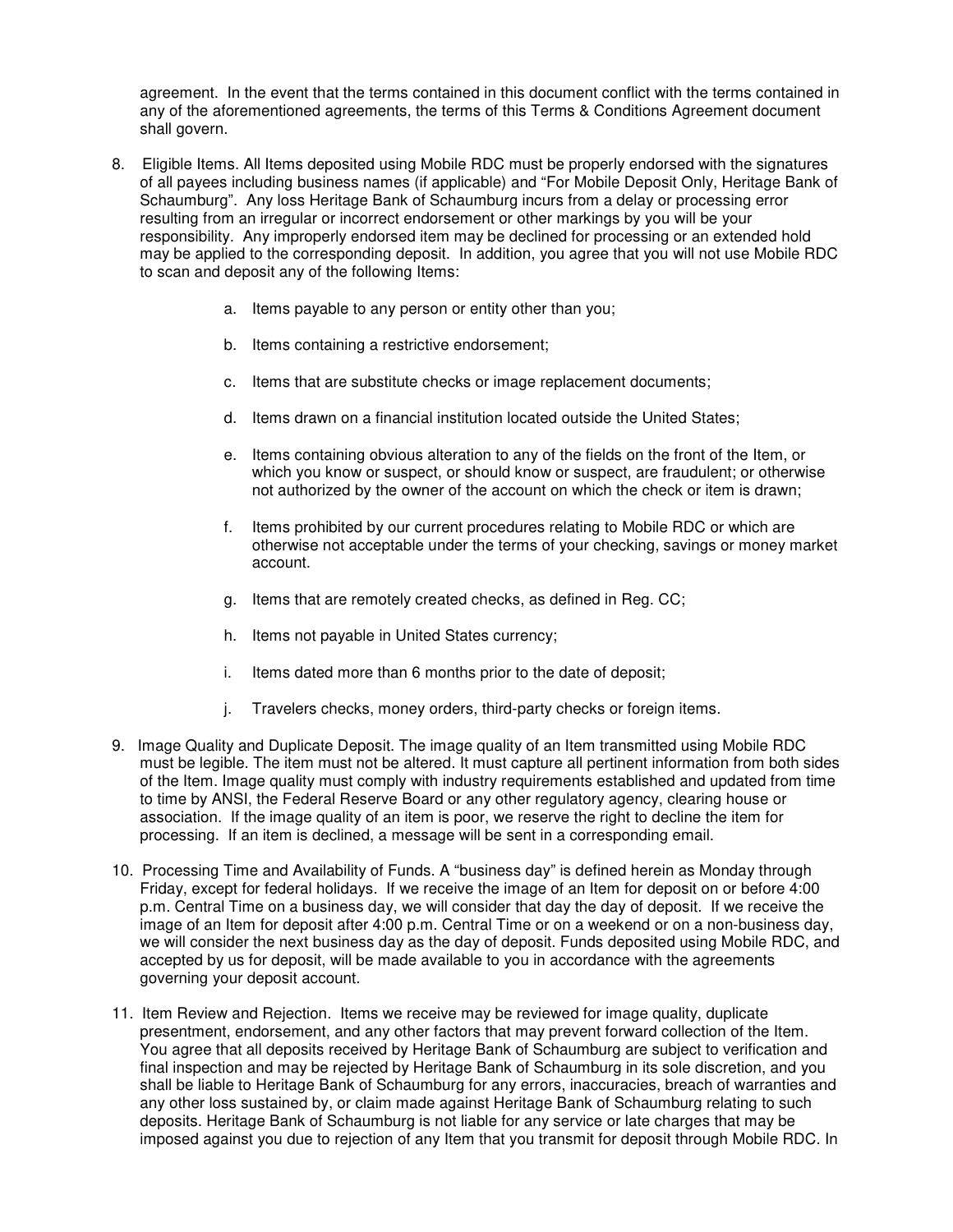all cases, you are responsible for any loss or overdraft plus any applicable fees to your account due to a check being returned. You acknowledge and agree that while Heritage Bank of Schaumburg normally provides notice of rejected deposits, Heritage Bank of Schaumburg may reject any Item transmitted through Mobile RDC in its sole discretion without notice to you, and Heritage Bank of Schaumburg will not be liable for any such rejection or failure to notify you of such rejection. If Heritage Bank of Schaumburg rejects an Item for remote deposit, or if Mobile RDC is otherwise not available due to equipment failure, telecommunications failure or outages, or other system problems that may arise, you must physically deposit the original check at the Heritage Bank of Schaumburg branch located at 1535 W Schaumburg Rd, Schaumburg, IL.

- 12. Deposit Limits: We reserve the right to impose deposit limits on the amount(s) and/or number of deposits that you transmit using the Mobile RDC services and to modify such limits from time to time. For information relating to deposit limits please see the appropriate section of Heritage Bank of Schaumburg's website.
- 13. Disposal of Transmitted Items. Upon your receipt of a confirmation from the Bank that we have approved your deposit, you agree to prominently mark the items as "VOID" or "Electronically Deposited" and you agree to safeguard and keep the original Item for forty-five (45) business days after you have transmitted the Item. After forty-five (45) business days following the deposit using Mobile RDC, if you have verified that the funds have been credited to your account, you agree to properly shred the item to ensure that it is not presented for deposit again. After destruction of the original Item, the image will be the sole evidence of the original Item. You agree that you will never represent the original check. You understand that you are responsible if anyone is asked to make a payment based on an original check that has already been paid.
- 14. Restrictions and Limitations. You agree:
	- a. that only items that originated as paper checks may be deposited using Mobile RDC;
	- b. that no foreign items, travelers checks, third-party checks or electronic checks may be deposited using Mobile RDC;
	- c. that after you submit an item for deposit using Mobile RDC you will not redeposit or otherwise transfer or negotiate the original Item;
	- d. not to deposit items or checks into your account unless you have authority to do so;
	- e. to abide by any per-day, per-week, per Item, or any other limitation that we establish in connection with Mobile RDC;
	- f. that after you submit an Item for deposit you are solely responsible for the secure storage and destruction of the original Items;
	- g. that you may only utilize Mobile RDC if you and your mobile device are located in the United States;
	- h. to comply with any additional instructions or requirements that we communicate to you, including for example any help screens or user guides;
	- i. the electronic image of the item or check will become the legal representation of the Item for all purposes; and
	- j. any image we receive accurately and legibly represents all of the information on the front and back of the original Item as originally drawn.
- 15. Eligibility, Termination and Changes. You must meet the eligibility requirements in order to use Mobile RDC. We have the right to suspend or terminate Mobile RDC at any time if you or your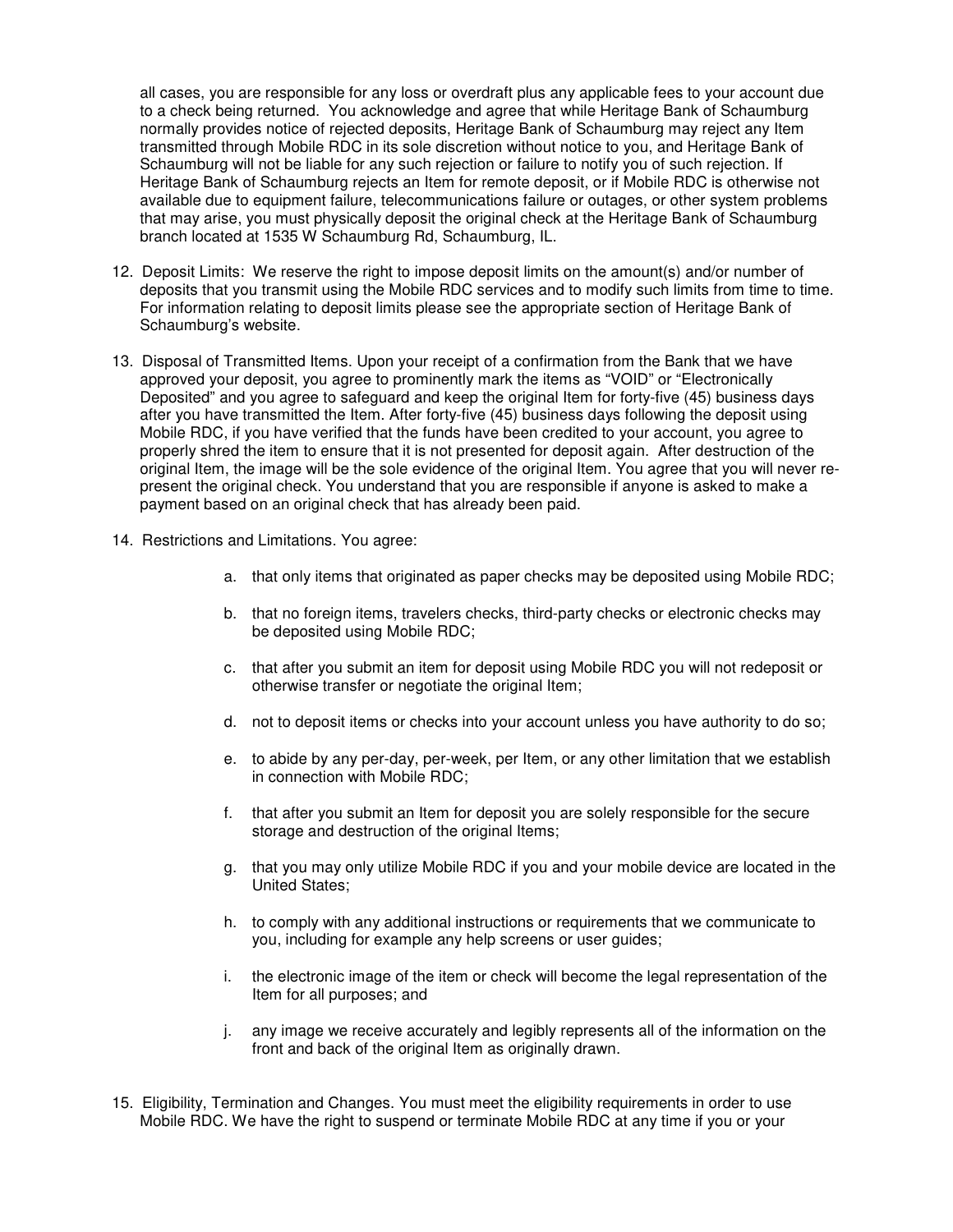accounts(s) do not meet the eligibility requirements for the service. We also reserve the right to change Mobile RDC at any time. You may terminate Mobile RDC by calling us at 847-524-4000.

- 16. Applicable Laws and Rules. You must comply with any applicable Check 21 and federal and state laws, rules and regulations.
- 17. No Waiver. In the event we accept an Item for deposit through Mobile RDC that is otherwise in violation of any applicable term or condition, we shall not be obligated to accept similar deposits in the future.
- 18. Errors. You agree to notify us of any suspected errors related to your deposits through Mobile RDC immediately and no later than fifteen (15) days after the applicable account statement is provided.
- 19. Indemnification. Notwithstanding any other provision contained herein, you agree to indemnify, defend and hold us harmless from and against any claims, losses, liability, cost and expenses (including reasonable attorneys' fees) arising from your use of Mobile RDC, including, for example, a subsequent deposit of any previously deposited Item. This obligation survives termination of this Exhibit and the Mobile Banking End User Terms.
- 20. Minimum Hardware and Software Requirements. In order to use the services, you must obtain and maintain, at your expense, compatible hardware and software as specified by us, including an internet enabled mobile device as approved by us. Without limiting the preceding sentence, you are responsible for all telephone and internet service charges. You agree to implement and maintain specific security controls to protect your hardware and software and client information from unauthorized persons. You agree to implement any additional security procedures or controls that we communicate to you from time to time.
- 21. Interruptions.The service is provided for your convenience and does not replace your monthly account statement, which is the official record of your account. The services may be delayed, interrupted or otherwise negatively impacted by factors relating to your mobile device, your Internet service provider, wireless provider or other parties, or due to other reasons outside of our control. We will not be liable for any such delays, interruptions or negative impacts to the services and you agree that neither we nor our service providers will be liable for any errors or delays in the content, or for any actions taken in reliance thereon.
- 22. Investigations.You agree to cooperate with us in the investigation of unusual transactions, poor quality transmissions, and resolutions of client claims, including by providing, upon request and without further cost, any originals or copies of Items in your possession and your records relating to Items and transmissions.
- 23. You are responsible for maintaining the confidentiality and security of your mobile devices, access number(s), password(s), security question(s) and answer(s), account number (s), login information, and any other security or access information, used by you to access the service (collectively, "Access Information"), and preventing unauthorized access to or use of the information, files or data that you store, transmit or use in or with the service (collectively, "Account Information"). You agree not to supply your Access Information to anyone. You will be responsible for all electronic communications, including image transmissions, text message, email and other data ("Communications") entered using the Access Information. Any Communications received through the use of the Access Information will be deemed to be sent or authorized by you. You agree to immediately notify us if you become aware of any loss, theft or unauthorized use of any Access Information, including your Mobile Devices. We reserve the right to deny you access to the service (or any part thereof) if we believe that any loss, theft or unauthorized use of Access Information has occurred. Use of passwords deemed by us, in our sole discretion, to be insecure shall be a violation of these Terms and Conditions.
- 24. You confirm that you have read and agree with our Privacy Policy set out in our website at https://www.hbschaumburg.com. You confirm that all information which you have provided in connection with the App or these Terms and Conditions are current, true, accurate, supportable and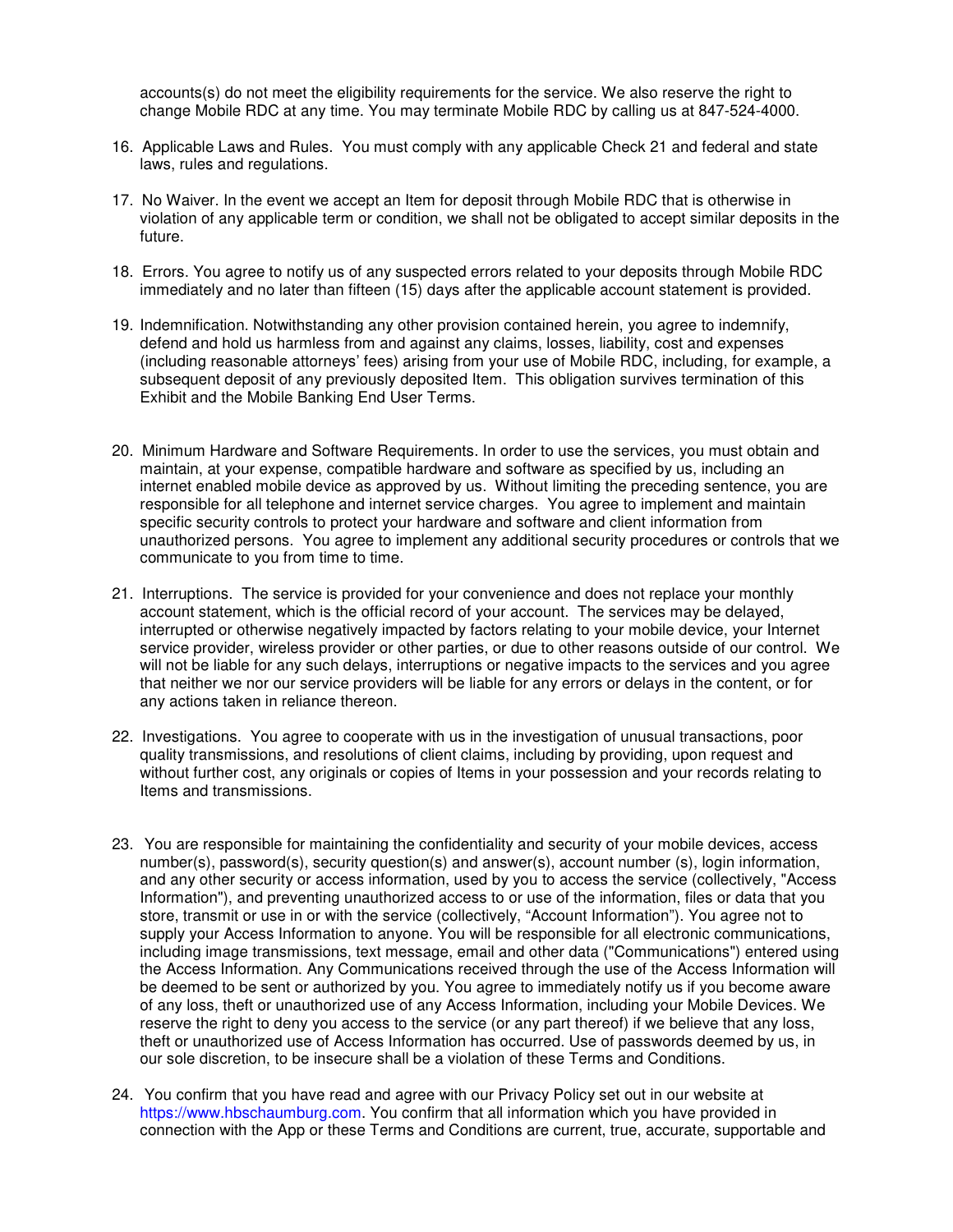complete. You agree to inform us immediately of any changes in this information, including but not limited to any changes in your address and/or contact particulars.

- 25. You acknowledge that your use of the App may require access to other networks not owned or operated by us including the internet and third party cellular networks. You acknowledge that your access to the App shall be subject to the availability and quality of such third party networks and any applicable terms and conditions imposed by such third parties in relation to their networks. Certain mobile network operators may prohibit or restrict the use of VoIP functionality over their network, such as the use of VoIP telephone over a cellular network and may impose additional fees or charges in connection with VoIP. You should check the terms of agreement with your mobile network operator prior to obtaining or using the App. Certain countries may also prohibit or restrict the use of VoIP. Please check and abide by the laws of each country in which you intend to use the App.
- 26. Your use of the services constitutes your acceptance of this Agreement. This Agreement is subject to change from time to time. We will notify you of any material change via e-mail or on our website(s). Your continued use of the services will indicate your acceptance of the revised Agreement. Further, Heritage Bank of Schaumburg reserves the right, in its sole discretion, to change, modify, add, or remove portions from the services. Your continued use of the services will indicate your acceptance of any such changes to the services.
- 27. When using the service, you may experience technical or other difficulties. We cannot assume responsibility for any technical or other difficulties or any resulting damages that you may incur. Some of the services have qualification requirements, and we reserve the right to change the qualifications at any time without prior notice. We reserve the right to change, suspend or discontinue the services, in whole or in part, or your use of the services, in whole or in part, immediately and at any time without prior notice to you.
- 28. You are liable for all charges and payments for all services, products, content and services procured or obtained through the App. For banking related fees please refer to the appropriate Mobile Banking section of the Heritage Bank of Schaumburg website for further information regarding fees that may be related to the Mobile Deposit service. Other standard fees apply for items such as NSF items, etc. You agree to pay and authorize us to deduct any such fees or charges from your designated Mobile Deposit Account(s). Any fees associated with your standard deposit account(s) will continue to apply. You may, however, incur charges to receive internet service on your mobile device. You may also incur charges from your wireless carrier when sending and receiving text messages. You will be solely responsible to your wireless carrier for any such internet or text messaging charges.
- 29. Cancellation By You; Termination or Refusal By Us: You may cancel the services at any time by calling 847-524-4000 and allowing us a reasonable opportunity to act upon your request. If you cancel, we will not refund any portion of any fee assessed for any checks and items previously deposited via the services. We will have no obligation to honor any instruction, in whole or in part, that (i) we reasonably believe is used for any illegal or improper purpose or activity; (ii) we have reason to believe may not be authorized by you; (iii) would violate any law, rule or regulation applicable to us or the services; (iv) is not in accordance with any other requirement stated in these Terms & Conditions or any of our policies, procedures or practices; or (v) for our protection or yours, we have reasonable cause not to honor. We reserve the right to refuse to honor an instruction or suspend or terminate the service, in whole or in part, at any time, with or without notice to you, with or without cause, including, without limitation, if: (a) we have reason to believe that your account has been compromised or mismanaged in any way, such as by unauthorized or erroneous use of your Access Information; or (b) we believe the services are not being used for its intended, bona fide and lawful purposes under these Terms & Conditions; (c) we have reason to believe the service is being used in an anticompetitive manner or contrary to Heritage Bank of Schaumburg business interests; (d) your account is closed, access to your account is restricted for any reason, or if you do not use the services for a period of time or (e) following initial enrollment you do not use the services. Termination will not affect your liability or obligations under these Terms & Conditions, or any other agreements you have with us for actions we have taken on your behalf.
- 30. Ownership and License: You agree that Heritage Bank of Schaumburg retains all ownership and proprietary rights in the services and websites. You agree not to copy, disassemble, decompile, or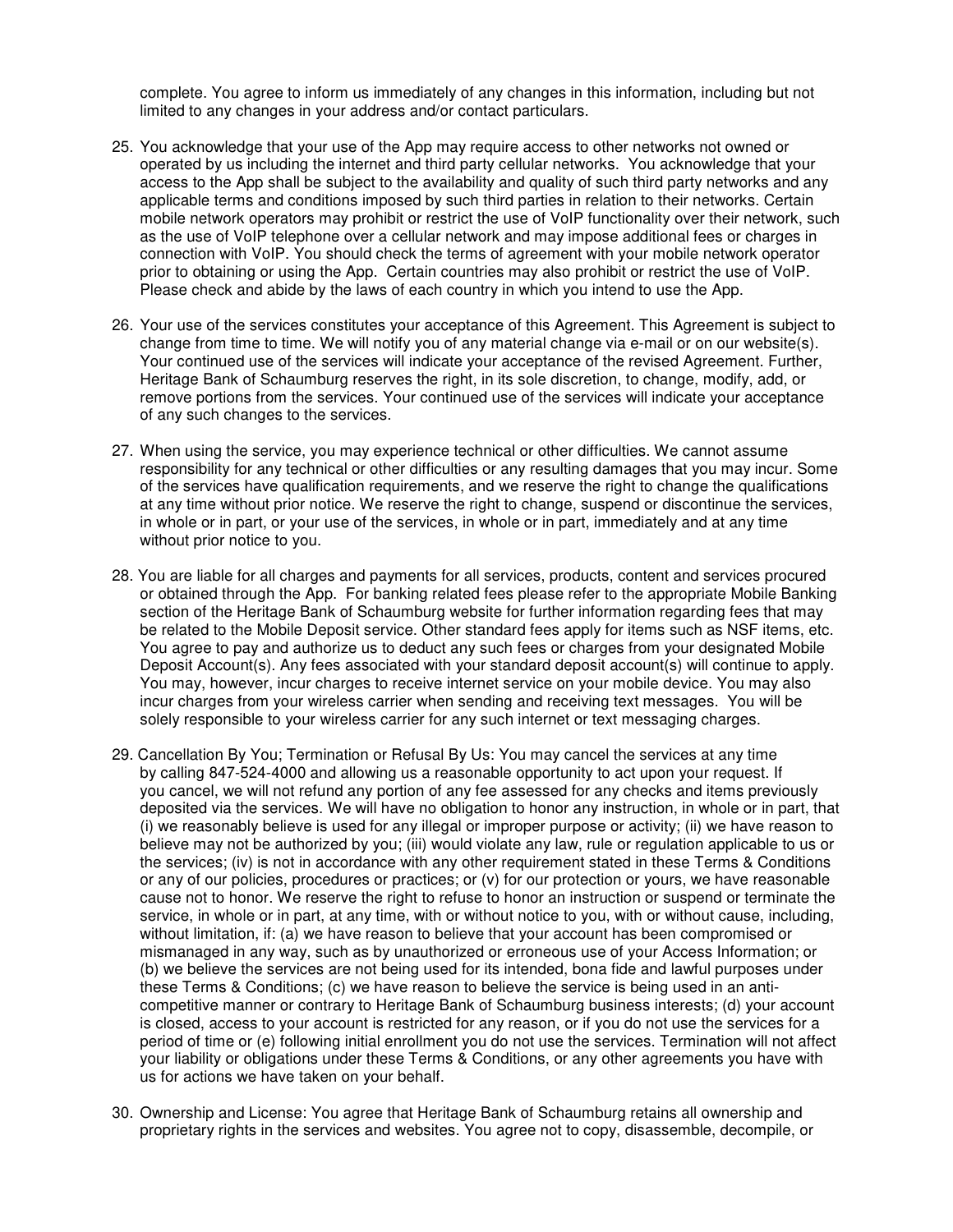otherwise reverse engineer any part of the services, including the App. In the event that you attempt to use, copy, license, sublicense, sell or otherwise convey or to disclose the App or any other part of the services, in any manner contrary to these Terms and Conditions, we shall have, in addition to any other remedies available to us, the right to injunctive relief enjoining such actions without the requirement of posting a bond.

- 31. Enforceability: You may not assign any of these Terms and Conditions. No waiver of a breach of these Terms and Conditions shall constitute a waiver of any prior or subsequent breach of these Terms and Conditions. Any such waiver shall not affect our rights with respect to any other transaction or to modify any of these Terms and Conditions. In the event that any provision herein shall be deemed to be unenforceable to any extent, the remainder of these Terms and Conditions shall not be impaired or otherwise affected and shall continue to be valid and enforceable to the fullest extent permitted by law.
- 32. DISCLAIMER OF WARRANTIES: YOU AGREE THAT YOUR USE OF THE SERVICES AND ALL INFORMATION AND CONTENT (INCLUDING THAT OF THIRD PARTIES) IS AT YOUR RISK AND IS PROVIDED ON AN "AS IS" AND "AS AVAILABLE" BASIS. WE DISCLAIM ALL WARRANTIES OF ANY KIND AS TO THE USE OF THE SERVICES WHETHER EXPRESS OR IMPLIED, INCLUDING BUT NOT LIMITED TO THE IMPLIED WARRANTIES OF MERCHANTABILITY, FITNESS FOR A PARTICULAR PURPOSE AND NONINFRINGEMENT. WE MAKE NO WARRANTY THAT THE SERVICES (i) WILL MEET YOUR REQUIREMENTS, (ii) WILL BE UNINTERRUPTED, TIMELY, SECURE, OR ERROR FREE, (iii) THE RESULTS THAT MAY BE OBTAINED FROM THE SERVICES WILL BE ACCURATE OR RELIABLE, AND (iv) ANY ERRORS IN THE SERVICES OR TECHNOLOGY WILL BE CORRECTED.
- 33. LIMITATION OF LIABILITY: YOU AGREE THAT HERITAGE BANK OF SCHAUMBURG WILL NOT BE LIABLE FOR ANY DIRECT, INDIRECT, SPECIAL, CONSEQUENTIAL OR EXEMPLARY DAMAGES, INCLUDING, BUT NOT LIMITED TO DAMAGES FOR LOSS OF PROFITS, GOODWILL, USE, DATA, OR OTHER LOSSES RESULTING FROM THE USE OR THE INABILITY TO USE THE SERVICES INCURRED BY YOU OR ANY THIRD PARTY ARISING FROM OR RELATED TO THE USE OF, INABILITY TO USE, OR THE TERMINATION OF THE USE OF THESE SERVICES, REGARDLESS OF THE FORM OF ACTION OR CLAIM (WHETHER CONTRACT, TORT, STRICT LIABILITY OR OTHERWISE), EVEN IF THE FIRST NATIONAL BANK OF LAGRANGE HAS BEEN INFORMED OF THE POSSIBILITY THEREOF. IN STATES THAT DO NOT ALLOW THE EXCLUSION OR LIMITATION OF LIABILITY FOR INDIRECT SPECIAL OR INCIDENTAL OR CONSEQUENTIAL DAMAGES, THE FIRST NATIONAL BANK OF LAGRANGE'S LIABILITY IS LIMITED TO THE EXTENT PERMITTED BY APPLICABLE LAW.
- 34. Miscellaneous: These Terms and Conditions are hereby incorporated by reference into and are subject to the provisions of your Deposit Account Agreement with Heritage Bank of Schaumburg except as expressly modified herein.

# **SECTION B**

#### **END USER LICENSE AGREEMENT TERMS FOR THE DOWNLOADABLE APP**

# **To be Agreed to by End User Prior to Use of the Downloadable App**

1. Ownership. You acknowledge and agree that a third party provider or licensor to your financial services provider ("Licensor") is the owner of all right, title and interest in and to the downloaded software to be used for access to mobile banking services from your financial services provider and the computer programs contained therein in machine readable object code form as well as any accompanying user documentation along with all subsequent copies, updates or versions thereof which are made available to you (if any), regardless of the media or form in which they may exist (collectively the "Software").